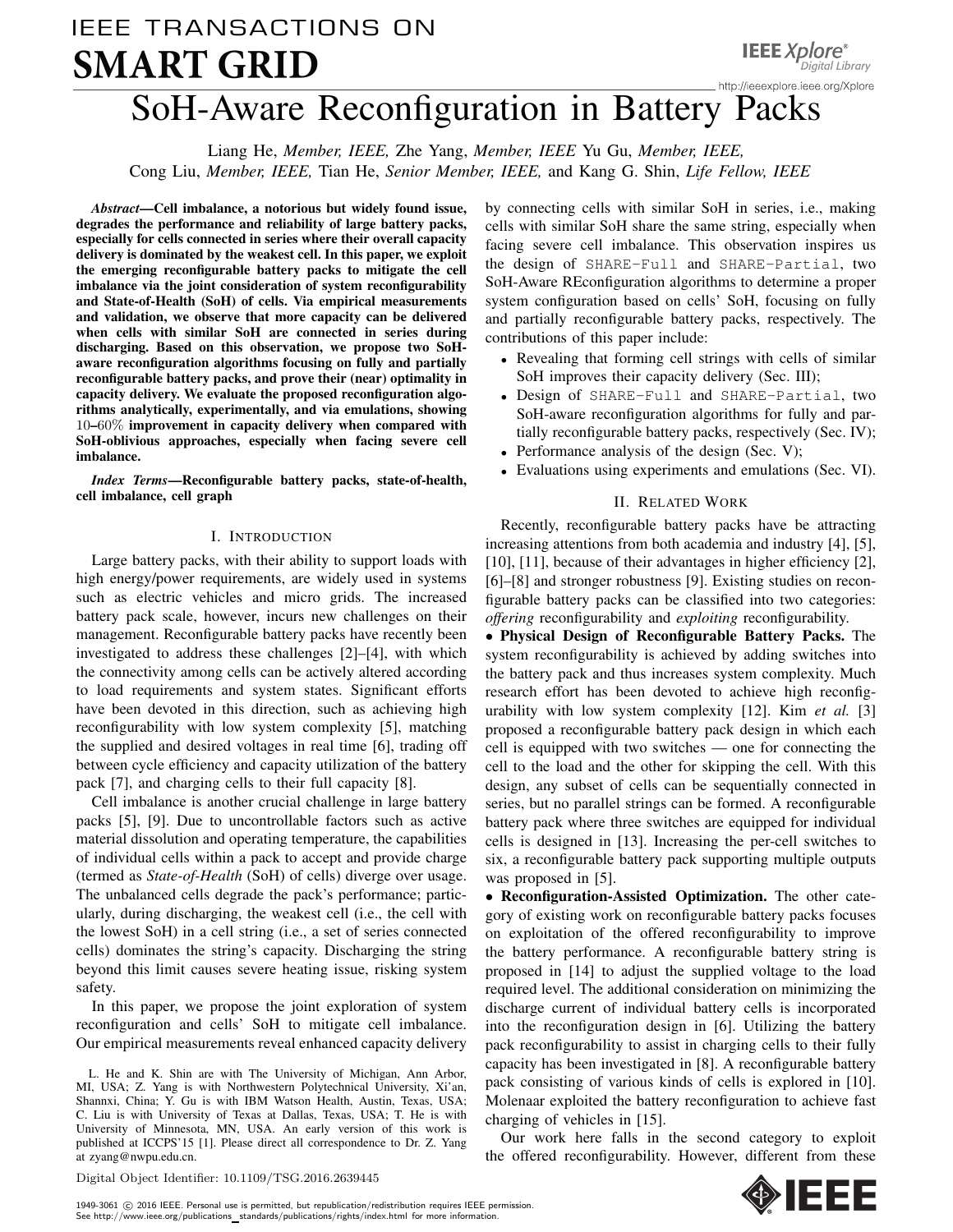

Fig. 1: Series and parallel connection of cells.

existing studies, in this paper, we explore the joint utilization of battery pack reconfigurability and cells' SoH to mitigate the cell imbalance during discharging.

## III. PRELIMINARIES AND MOTIVATIONS

## *A. Series and Parallel Connection of Cells*

In general, cells in a battery pack can be connected in series or in parallel. The series connection of cells (i.e., cell string) increases the supplied voltage but its deliverable capacity is dominated by the weakest cell. On the other hand, connecting cells in parallel does not increase the supplied voltage but achieves higher deliverable capacity. For example, when connecting four cells in series as shown in Fig. 1(a), the supplied voltage is the sum of the four cells, while the deliverable capacity is dominated by the cell with the least capacity. On the other hand, connecting multiple cell strings in parallel achieves a capacity that is the sum of their respective deliverable capacities (Fig. 1(b)). This fact is further ensured by the common practice to add diode to each string to mitigate the imbalance among multiple cell strings, as will be explained in Sec. III-D.

The fact that *the weakest cell of a cell string dominates its capacity delivery* is the fundamental property that inspires this work. To demonstrate this, we collect a set of measurements with four *off-the-shelf* 2, 300mAh cells — two of them have been in use over one year (and thus are weaker) and the other two are new (and thus are stronger). Fig. 2 plots the collected results when discharging these cells with 2, 300mA current. The new cells deliver 2, 171mAh capacity on average, while the old cells deliver only 1, 606mAh. Then we form three 2-cell strings (i.e., *new-and-old*, *old-and-old*, and *newand-new*) and again discharge them with 2, 300mA current. A clear observation is that the *new-and-old* string delivers similar capacity as the old cells, validating the string capacity is dominated by the weakest cell.

#### *B. Cell Imbalance and State-of-Health*

The strengths of cells in a battery pack tend to differ over usage due to many uncontrollable factors, commonly referred to as *cell imbalance*. Cell imbalance degrades battery pack performance, especially for cells connected in series where the string strength is dominated by the weakest cell.

To demonstrate the cell imbalance, we disassembled a 6 cell Li-ion battery pack used in a laptop and discharged them individually with a current of 2, 300 mA until the 2.8 V cut-off voltage<sup>1</sup> is reached. The cells' delivered capacities are plotted in Fig. 3(a), with a maximum and minimum of 1, 482 mAh and 1, 234 mAh, respectively, indicating a difference as large as 20%. Also, traditional wisdom shows that the cell imbalance in battery packs increases over time and usage [16]. To examine this exaggerated cell imbalance, Fig. 3(b) shows the capacity delivery of another set of 6 Li-ion cells when (i) they were newly purchased in May 2015 and (ii) measured again with the same discharge profile at May 2016. These cells have close capacity delivery when new (i.e., with differences below 20mAh), but show high diversity after 1 year usage.

The state-of-health (SoH) of cells quantifies their strength, whose variance indicates the cell imbalance degree in a pack. Specifically, focusing on the capacity fading of the batteries, SoH is defined as

$$
SoH = Q_{\text{full}}/Q_{\text{rated}} \times 100\%,\tag{1}
$$

where  $Q_{\text{full}}$  is the capacity delivered from a cell when discharging it from fully charged to fully discharged states [17], and  $Q_{\text{rated}}$  is the cell's originally rated capacity. Taking the new cell as of 100% SoH, a fully charged 2, 300mAh cell with 80% SoH can only deliver a capacity of about  $2,300 \times 80\% = 1,840$ mAh. The estimation of cell SoH has been studied extensively [17]–[20] and is supported by many commercial battery management systems and chips, e.g., the MAX17050 fuel gauge chip.

#### *C. Reconfigurable Battery Packs*

The theme of this paper is to mitigate the cell imbalance with reconfigurable battery packs, which allow to jointly determine the battery pack configuration based on cells' SoH and the load requirements (i.e., SoH-aware (re)configuration), thus improving the battery pack's capacity delivery. Specifically, a reconfigurable battery pack can be represented by a weighted directed graph  $\mathcal{G} = \{ \mathcal{V}, \mathcal{E}, \mathcal{W} \}$  [6]:

- each vertex in  $V$  represents a cell in the system, and thus  $|\mathcal{V}| = N$  where N is the number of cells in the battery pack;
- $\mathcal E$  reflects how these cells can be connected to each other and thus captures the system reconfigurability: an edge  $v_i \rightarrow v_j \in \mathcal{E}$  if and only if the two corresponding cells can be directly connected in the battery pack;
- the weight set  $W$  on the vertices captures cells' SoH. <sup>2</sup>

#### *D. System Model and Application Scenario*

We consider the system model shown in Fig. 4. The battery pack consists of N cells each with nominal capacity  $c$  and voltage  $v$ . A voltage output of  $V$  is required by the load, meaning  $n = \lceil \frac{V}{v} \rceil$  cells are required to form a series string. This way, a total number of  $m$  ( $m \leq N/n$ ) such strings can be formed and connected in parallel to supply the load. Cell voltage deviates from the nominal voltage  $v$  during discharging. As a result, *(i)* a diode is attached to each string to avoid the reverse charging caused by the voltage difference

<sup>2</sup>Note that the weight of vertices can be defined according to the problem tackled. For example, instead of the cells' SoH as in this work,  $W$  is defined as the real-time cell voltages in [6] to facilitate the matching between the supplied and the load required voltages.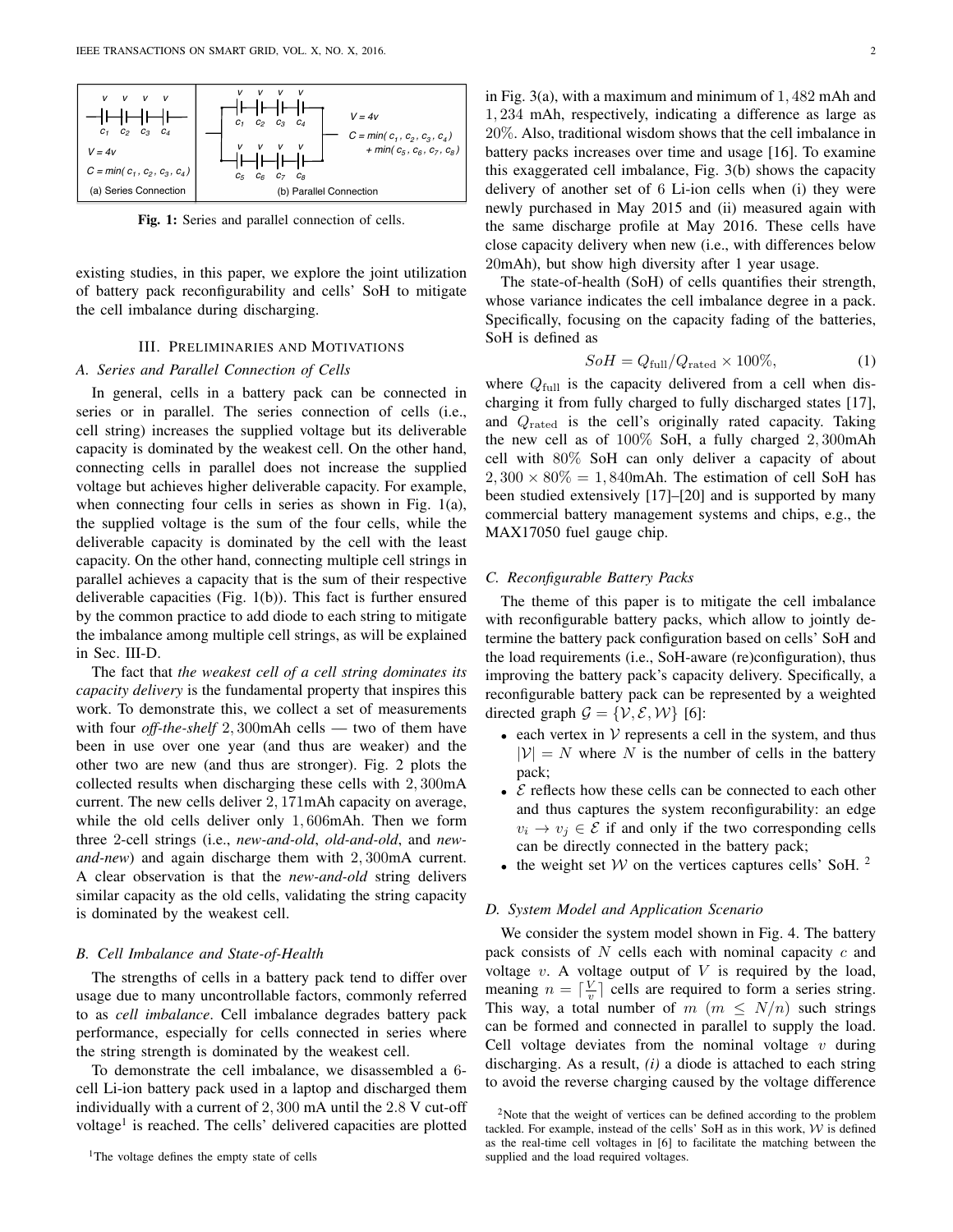

Fig. 3: Measurement results on cell imbalance.

among cell strings; *(ii)* a voltage regulator is used to provide a stable voltage to the load. These are also the common approach to handle cell voltage changes in practice [21].

After charging, the battery pack is reconfigured based on cells' SoH, and then used to support the load (i.e., discharging). A real-life example of this scenario is to reconfigure the battery pack after charging an electric vehicle over night at home, reconfigure it, and then drive it to work the next day.

Note that altering the system configuration during discharging is possible in theory, but in practice, we should only reconfigure the system when the load is disconnected and when proper safety protections are provided, leading to limited reconfiguration opportunities. This is because online system configuration causes safety risks such as arc flash due to voltage transients or loose connections, and the resultant inrush current could be as high as 50x of the normal current, jeopardizing system safety. Actually, a rule-of-thumb when reconfiguring electricity systems is to de-energize. This way, we do not consider such *reconfiguration-during-discharge* scenarios here.

The cell information during charging and discharging are logged, based on which their SoH are estimated and updated<sup>3</sup>. Our objective is to design SoH-aware reconfiguration algorithms to identify the proper system configuration based on cells' SoH, thus increasing the battery pack's capacity delivery.

## *E. Why SoH-Aware?*

To show how SoH-aware reconfiguration improves battery pack performance, let us consider the example shown in Fig. 5(a) consisting of four cells with 2, 300mAh nominal capacity. Cell  $A$  and  $B$  are of 100% SoH and deliver a full capacity of 2, 300mAh upon fully charged, while cell C and D are of only  $80\%$  SoH, indicating a 1,840mAh deliverable capacity with a single charge. Connecting these cells into the SoH-oblivious configuration  $\overline{AC}$  |  $\overline{BD}$  as shown in Fig. 5(b)<sup>4</sup>, only 1, 840mAh capacity can be delivered from each string, dominated by the weakest cells (i.e., cell  $C$  and  $D$  in their respective string). So, the SoH-oblivious configuration delivers only  $1,840 \times 2 = 3,680$ mAh capacity, and the remaining  $2,300 - 1,840 = 460$  mAh in cell A and B cannot be effectively utilized. On the other hand, if cells with similar SoH are organized to share the same string, i.e., the SoHaware configuration  $\overline{AB}$ || $\overline{CD}$  (as in Fig. 5(c)), 2, 300mAh and

1,840mAh capacity can be delivered by string  $\overline{AB}$  and  $\overline{CD}$ , respectively, leading to 4, 140mAh total capacity delivery and about 12.5% increase when compared with Fig. 5(b).

Next we use the same 4 cells as in Fig. 2 to experimentally verify the above example. We fully charge the cells and connect them in the SoH-oblivious and SoH-aware configurations as shown in Fig. 5(b) and Fig. 5(c). The NEWARE battery tester is used to discharge these cells with currents of 0.1C, 0.5C, and 1C, respectively, as shown in Fig. 6. Fig. 7 plots the capacity delivery of the two configurations: SoH-aware delivers more capacity than the SoH-oblivious in all three cases, especially with larger discharge currents.

These results imply that only cells with similar SoH should be connected in series (and thus share the same string) to increase the battery pack's capacity delivery. We will introduce our design on SoH-aware reconfiguration in the next section.

# IV. SOH-AWARE RECONFIGURATION

# *A. On Fully Reconfigurable Packs*

We first investigate the SoH-aware reconfiguration for fully reconfigurable battery packs, i.e., the cells in the battery pack can be arbitrarily connected. This, in practice, is the case when the battery pack can be removed from the load, and the cells therein can be reconfigured offline.

*1) Problem Formulation:* A fully reconfigurable battery pack can be captured by a fully connected graph, and any subset of cells in the pack can be connected in series. As a result, a total number of  $m = \lfloor \frac{N}{n} \rfloor$  disjoint cell strings  $\{s_1, s_2, \dots, s_m\}$  can be formed. The challenge resides in how to construct such  $m$  strings to maximize the capacity delivery.

Note that the requirement on disjoint strings is to avoid including the same cell into multiple strings, in which case the discharge current of the shared cell would be larger than other non-shared cells. This is not desirable because of two reasons. First, the heterogeneous discharge currents among cells make the cell imbalance worse. Second, the larger discharge current of the shared cell degrades its capacity delivery because of the rate-capacity effect [6], i.e., cells' capacity delivery decreases with larger discharge currents. Fig. 8 plots our measurements on discharging a 2, 900mAh Lithium-ion cell with different currents: the delivered capacity when discharging with 1, 000mA current is 188mAh less than that delivered with a current of 200mA.

Without loss of generality, denote  $H = \{h_1, h_2, \dots, h_N\}$ as the estimated SoH for the N cells  $\{b_1, b_2, \dots, b_N\}$  in descending order, i.e.,  $\forall i < j \Rightarrow h_i \geq h_j$ . Define an indicator variable  $a_{i,j}$  as

<sup>&</sup>lt;sup>3</sup>The estimation of cells' SoH is not the focus of this paper and will be explained in Sec. VII.

<sup>&</sup>lt;sup>4</sup>In this notation, the overline indicates the series connection, and || represents the parallel connection.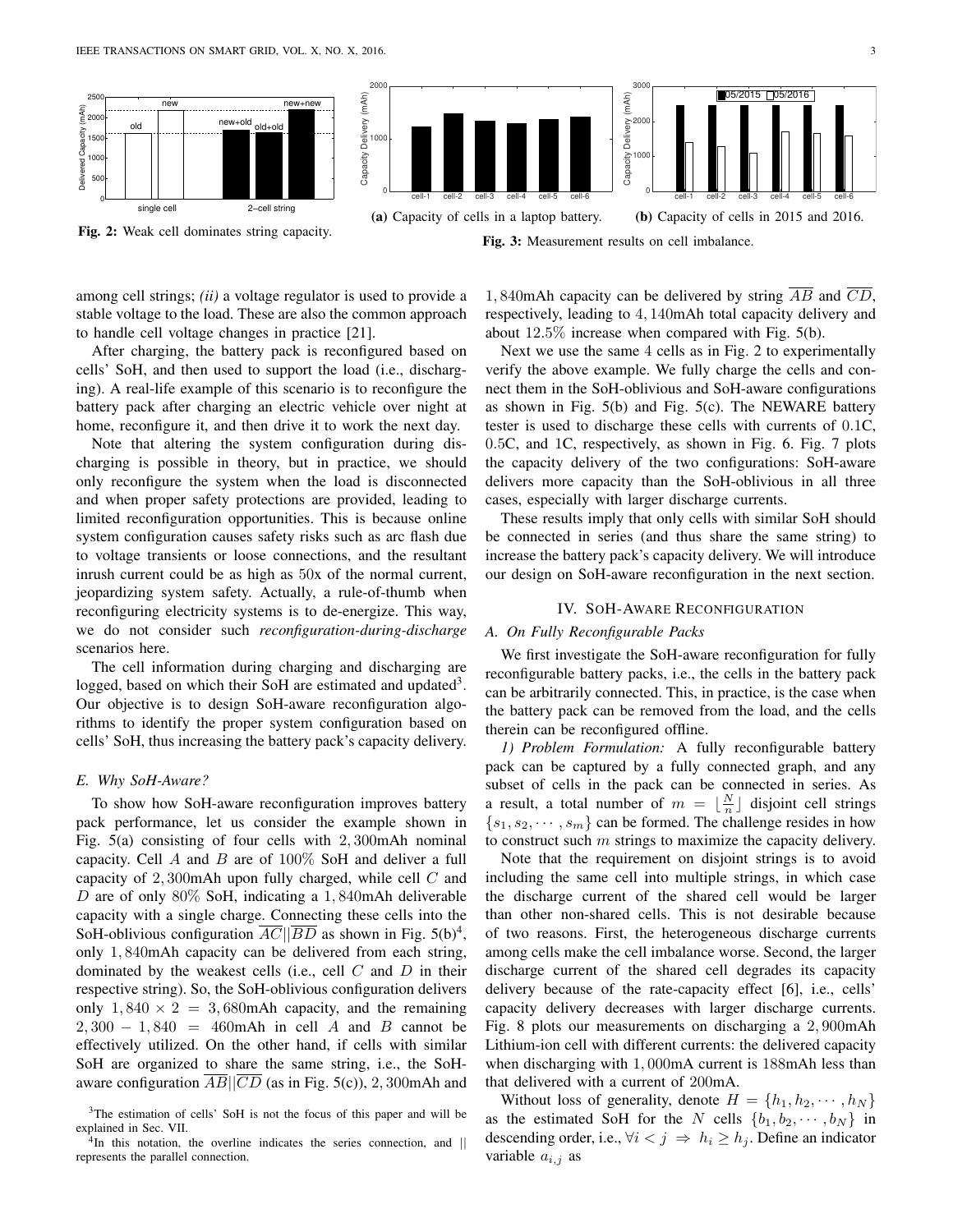

Fig. 4: System model.



Fig. 6: Measurement settings with four rechargeable cells.

$$
a_{i,j} = \begin{cases} 1 & \text{if } b_i \in s_j \\ 0 & \text{otherwise.} \end{cases}
$$

To capture the requirement on disjoint strings, we further define the conflict relationship between two strings  $s_i$  and  $s_j$ as

 $conflict(s_i, s_j) = 1 \Longleftrightarrow \exists k \in \{1, 2, \cdots, N\}, \ a_{k,i} \cdot a_{k,j} = 1,$ 

Because the string's deliverable capacity is dominated by the cell with the lowest SoH, the deliverable capacity  $C_j$  for string  $s_j$  can be captured by

 $C_j = \min\{a_{i,j} \cdot h_i\}^+ \cdot c \quad (i = 1, 2, \cdots, N),$  (2) where  $\min\{\cdot\}^+$  identifies the minimum non-zero value and c is the cell nominal capacity.

As a result, our problem to maximize the deliverable capacity can be formulated as

$$
\max \sum_{j=1}^{m} C_j
$$
\n
$$
s.t. \quad \forall i, j, \ x_i \cdot x_j = 1 \implies conflict(s_i, s_j) = 0.
$$
\n(3)

*2) SHARE-Full:* We propose SHARE-Full, a simple but efficient solution to solve the above problem and prove its optimality in delivering the maximum capacity.

SHARE-Full forms the first string with the *n* cells with the highest SoH, and repeat the process with remaining cells until all the m strings have been formed. This way, we know  $C_i$  =  $h_{(i \times n)} \cdot c$  and the totally deliverable capacity is  $\sum_{i=1}^{m}$  $\sum$  $\sum_{i=1}^{m} C_i$   $\sum_{i=1}^{m} C_i$  =  $\sum_{i=1}^{m} h_{(i \times n)}$   $\cdot$  C. Clearly, the time to sort cells according to their SoH dominates the computation complexity of SHARE-Full, which is  $\mathcal{O}(\log N)$ . Next we will show that although simple, SHARE-Full achieves an optimal capacity delivery.

Theorem *1: For battery packs with full reconfigurability,* SHARE-Full *identifies the configuration with the maximum deliverable capacity.*

The above theorem can be proven by contradictory, which is not included here due to the space limit.



Fig. 5: Necessity of SoH-aware configuration.



Fig. 7: Delivered capacities with different discharge currents.



Fig. 8: Less capacity is delivered with larger discharge currents.

## *B. On Partially Reconfigurable Packs*

In this section, we investigate the SoH-aware reconfiguration for battery packs with partial reconfigurability.

*1) Problem Formulation:* Unlike the case with fully reconfigurable battery packs where any  $n$  cells can be organized into a string, not any n cells can be connected in series when the battery pack offers only partial reconfigurability. This way, to identify the configuration with the maximum capacity delivery, the first step is to identify all possible *n*-cell strings in the battery pack.

With the graph representation of the battery pack, we can transform the problem of identifying the *n*-cell strings in the battery pack to finding the simple paths consisting of  $n$  vertices in the corresponding graph G. Although it can be shown that finding all *n*-vertex paths in  $G$  is NP-hard by deducing it from the longest path problem [22], an  $\mathcal{O}(\Delta^{n-1}N^{2.37})$  algorithm has been proposed in [8], where  $\Delta$  is the out-degree of vertices in G. For reconfigurable battery packs, the number of cells that a specific cell can connect to is limited due to the constraint on system complexity [6]. This is reflected in G that  $\Delta$ will not be large, which significantly reduces the computation complexity to identify these paths. Furthermore, with a given battery pack, all the  $n$ -cell strings can be identified offline and stored in the battery management system, and then we only need to search through these pre-identified strings whenever the system reconfiguration is required.

Denote  $\mathcal{P} = \{P_1, P_2, \cdots, P_M\}$  as the set of all *n*-vertex simple paths in the graph. Similar to the conflict relationship for two strings, the conflict relationship between two paths  $P_i$ and  $P_i$  is defined as

 $conflict(P_i, P_j) = 1 \Longleftrightarrow \exists k \in \{1, 2, \cdots, N\}, a_{k,i} \cdot a_{k,j} = 1,$ meaning that the two paths share certain common vertices (cells). Again, the conflicted paths should not be included in the final configuration, as explained in Section IV-A.

Denote  $x_i$   $(i = 1, 2, \dots, M)$  as the indicator of whether  $P_i$ has been included in the final configuration

 $x_i = \bigg\{$ 1 if  $P_i$  is involved in the final configuration 0 otherwise.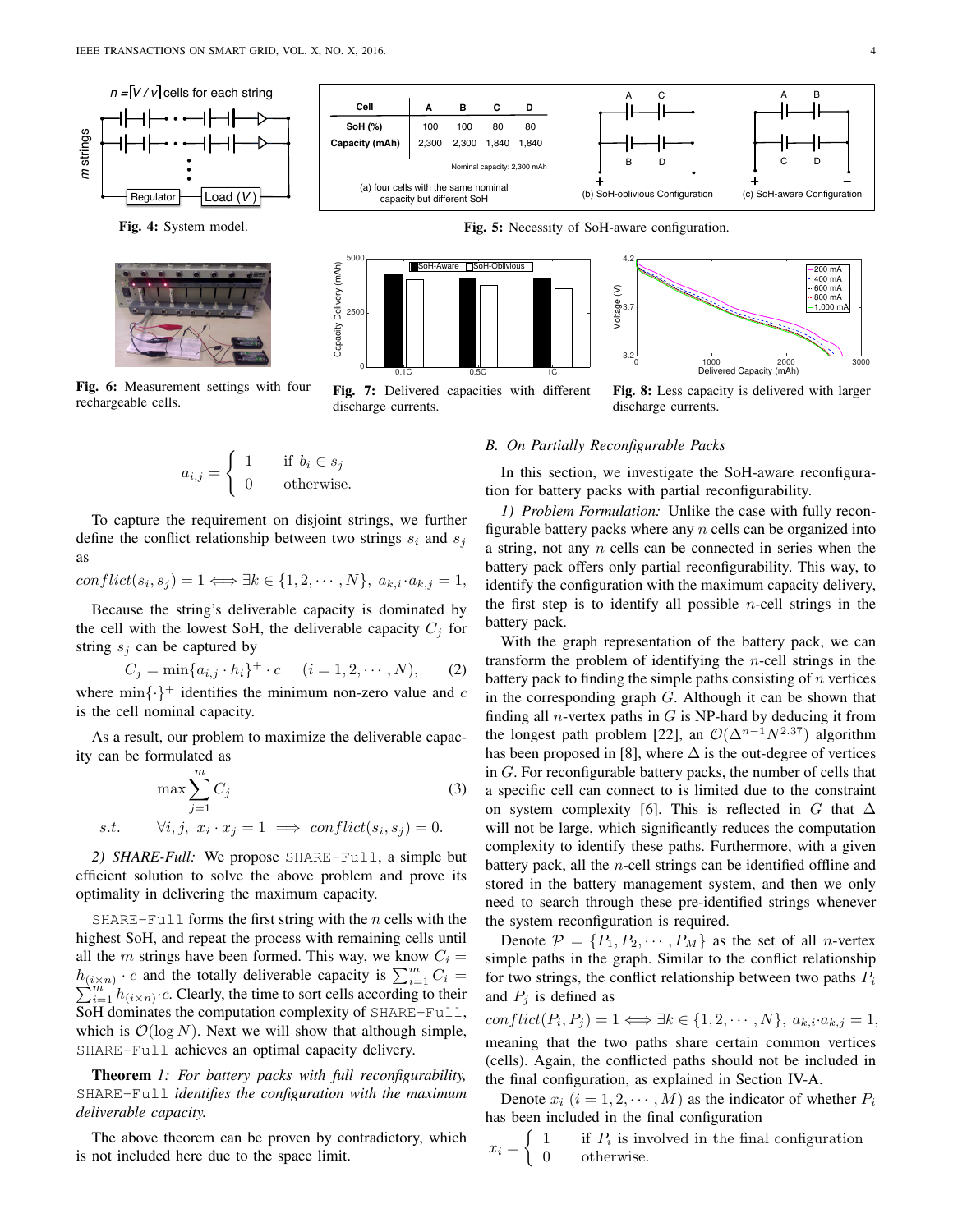

Fig. 9: Graph transformation.

The deliverable capacity  $C_i$  of path  $P_i$  can be calculated in the same way as in Eq. (2). Therefore, our problem in maximizing battery pack's capacity delivery is formulated as

$$
\max \quad C = \sum_{k=1}^{M} x_k \cdot C_k \tag{4}
$$

s.t. 
$$
\forall i, j, \quad x_i \cdot x_j = 1 \implies conflict(P_i, P_j) = 0.
$$

*2) Problem Transformation:* To shed more light on the above problem formulation, we first perform the following problem transformation, which not only help us to show its NP-hardness, but also inspires us the design of a simple but efficient solution.

With the path set  $P$  and their conflicting relationship, we can construct another graph  $G'$  by

- mapping each  $P_i \in \mathcal{P}$  to a vertex  $v'_i$  in  $G'$ ;
- an edge connecting any two vertices  $v'_i$  and  $v'_j$  in  $G'$ exist if and only if the two paths corresponding to the two vertices in the original graph  $G$  conflict with each other (i.e.,  $conflict(P_i, P_j) = 1$ ); and
- the weight on vertex  $v'_i$  in  $G'$  is the deliverable capacity  $C_i$  of the corresponding path in  $G$ .

Fig. 9 shows an example on the graph transformation. Consider the case where 3-cell strings are required to support the load. After constructing the graph representation of an 8 cell battery pack, four 3-vertex paths are found as shown in Fig. 9(a). With the graph transformation operations, the four paths (i.e.,  $P_1$ ,  $P_2$ ,  $P_3$ ,  $P_4$ ) are mapped to four vertices in  $G'$ (i.e.,  $v'_1, v'_2, v'_3, v'_4$ ). Furthermore, because  $P_1$  and  $P_2$  share a common vertex  $v_2$  in G, the corresponding vertices  $v'_1$  (for  $P_1$ ) and  $v_2'$  (for  $P_2$ ) are connected by an edge in  $G'$ . The existence of other edges in  $G'$  can be explained similarly.

With the new graph  $G'$ , our problem in (5) can be transformed to identify a subset of vertices in  $G'$  with the maximum weight sum, and the requirement on the disjoint paths in  $G$  can be captured by the requirement on the independent vertex pair in G′ . As a result, the problem can be transformed to *finding a subset of vertices in* G′ *such that 1) no edges exist between any pair of vertices in the subset, and 2) the weight sum of vertices in the subset is the largest*. Clearly, this is the maximumweight independent set problem [22], which is known to be NP-hard. With any given instance of the maximum-weight independent set problem, we can deduce it to a special case of our problem by reversing the graph transformation, which proves the NP-Hardness of our problem.

*3) SHARE-Partial:* Although the maximum-weight independent set problem is known to be NP-hard, it has been shown that the greedy solution for its non-weighted version



Fig. 10: Distribution of battery packs' capacity delivery.

achieves a solution with bounded optimality [23]. This inspires us the design of SHARE-Partial.

For each vertex  $v_i'$  in  $G'$ , the gain to include it into the independent set is the amount of its deliverable capacity  $C_i$ . On the other hand, once adding  $v_i'$  into the configuration, all its directly neighboring vertices cannot be included anymore. In SHARE-Partial, we greedily add the vertex  $v'_i$  with the largest  $C_i$  to the dominating set until no vertices can be included any more, i.e., a maximal independent set is formed. At last, the selected vertices are transformed back to the paths in the original graph, and the configuration of the battery pack is identified.

*Theorem 2: For battery packs with partial reconfigurability and in terms of maximizing their capacity delivery,* SHARE-Partial *achieves a performance ratio of*

$$
\frac{(\Delta' + 2) \cdot C_{\text{max}}}{3 \cdot C_{\text{min}}},\tag{5}
$$

*when compared with the optimal solution, where* Cmax *and* Cmin *are the largest and smallest deliverable capacity of all the* n*-cell strings, and* ∆′ *is the maximal degree of vertices in the transformed graph* G′ *.*

It has been proved in [23] that a performance ratio of  $\frac{\Delta+2}{3}$ can be achieved by the greedy solution for the maximum independent set problem (i.e., when vertices have uniform weight). The above theorem can be proved by incorporating the vertices weight into the proof therein.

#### V. PERFORMANCE ANALYSIS

We analytically explore the capacity delivery with SHARE-Full in this section, and compare it with the nonreconfigurable case. This analysis on SHARE-Full also serves an upper bound for the capacity delivery with SHARE-Partial.

# *A. Capacity Delivery with* SHARE-Full

Conventional wisdom says the cell imbalance can be captured by normal distributions [16]. Denoting  $h$  as cells' SoH

$$
h \sim \mathcal{N}(\mu, \sigma^2),\tag{6}
$$

and define  $h_i$   $(i = 1, 2, \dots, N)$  as the SoH of the *i*th strongest cell in the battery pack. With SHARE-Full, the strongest  $n$ cells form the first string, whose capacity delivery is dominated by the *n*th strongest one — the cell with SoH  $h_n$ . The CDF of  $h_n$  can be derived as

$$
P\{h_n < x\} = \sum_{k=0}^{n-1} \binom{N}{k} (1 - P\{h \le x\})^k P\{h \le x\}^{N-k}.
$$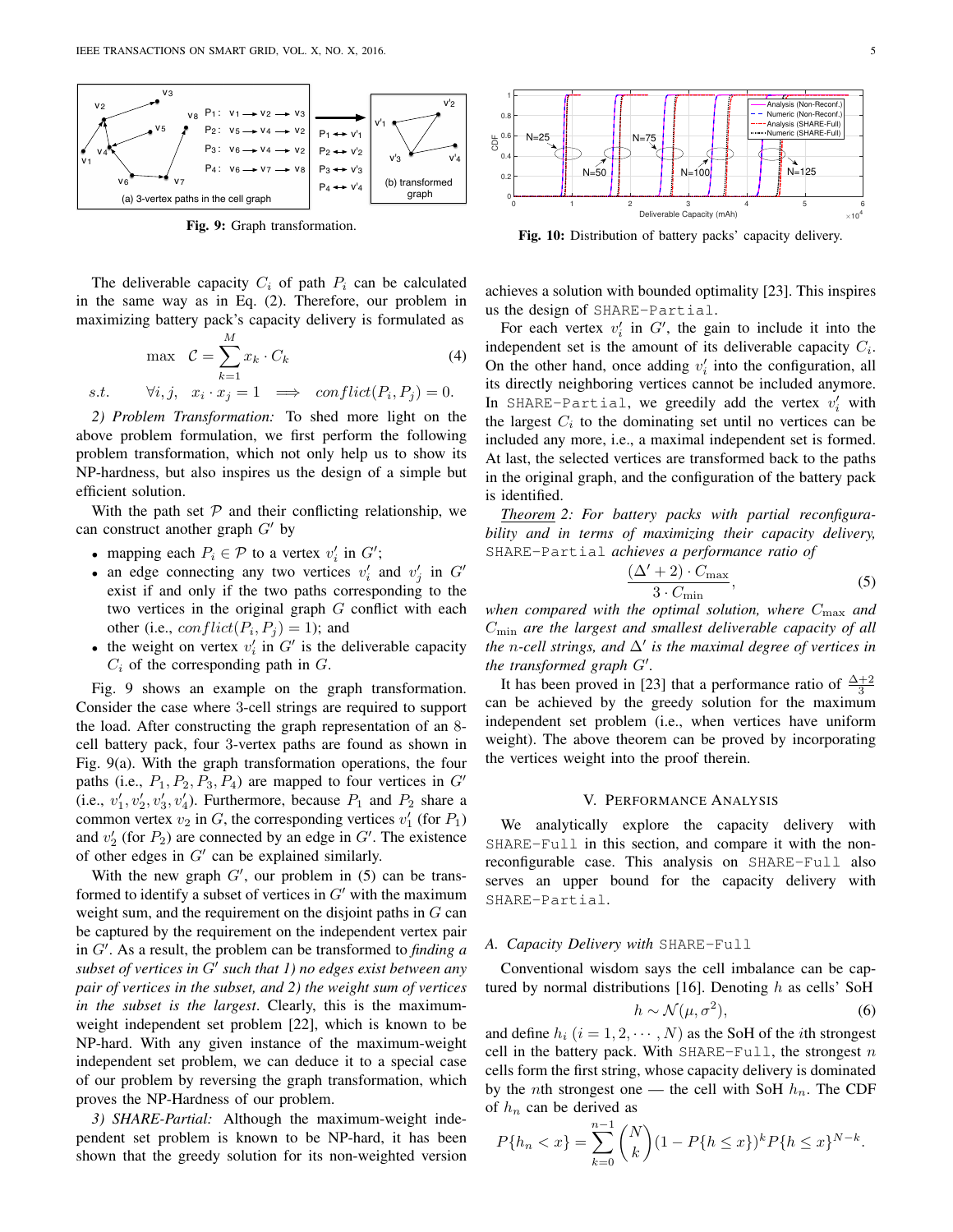TABLE I: Default settings in numerical evalutions.

| . . | о  | $\sim$<br>۰, |   | ◡ |
|-----|----|--------------|---|---|
|     | ۰. | υ            | ∽ |   |

This way, the capacity delivery of this strongest string,  $C_1$ , can be derived as

$$
F_{str}^1(x) = P\{C_1 < x\} = P\{h_n < x/c\},\tag{7}
$$

and  $f_{str}^1(x) = \frac{\partial F_{str}^1(x)}{\partial x}$ . The CDFs of the capacity delivery of other strings can be calculated similarly.

The total capacity delivery of the battery pack can be approximated based on the convolution theorem as

$$
C_{\text{SHARE-Full}} \sim f_{str}^1(x) * f_{str}^2(x) * \cdots * f_{str}^m(x), \quad (8)
$$
  
where \* denotes the convolution operation<sup>5</sup>.

# *B. Capacity Delivery with Non-Reconfigurable Packs*

Next let us consider the capacity delivery of nonreconfigurable battery packs. In this case, the capacity delivery of each string is dominated by the weakest cell among  $n$  cells, whose SoH conforms to

$$
P\{h_{weakest} < x\} = 1 - (1 - P\{h \le x\})^n, \tag{9}
$$

and thus the capacity delivery of the strings follows

$$
F_{str}(x) = P\{C_{str} < x\} = P\{c \cdot h_{weakest} < x\}
$$
\n
$$
= P\{h_{weakest} < x/c\}. \tag{10}
$$

Again,  $f_{str}(x) = \frac{\partial F_{str}(x)}{\partial x}$ .

This way, we know the overall capacity delivery for nonreconfigurable battery packs conforms to

$$
C_{\text{Non-Reconf}} \sim f_{str}^{(m)}(x),\tag{11}
$$

where  $f_{str}^{(m)}(x)$  denotes the m-fold convolution of  $f_{str}(x)$ .

## *C. Numerical Validation*

The above results allow us to analytically explore the advantage of SHARE-Full. Numerical evaluations are performed to verify their accuracy. The default settings in these numerical evaluation are summarized in Table I. Fig. 10 plots the CDFs of the capacity delivery of battery packs with varying scales, which demonstrates *(i)* the accuracy of the above analysis, and *(ii)* the advantage of SHARE-Full is pronounced with larger battery pack scales.

## VI. EVALUATIONS

We have evaluated our design both via emulations and experimentally.

## *A. Trace-Driven Emulations*

We first evaluate SHARE-Full and SHARE-Partial via emulations based on empirically collected discharged traces of 40 Li-ion cells, whose capacity delivery is summarized in Fig. 11. Then we emulate fully-, partially-, and nonreconfigurable battery packs with these cells, i.e., each cell

TABLE II: SoH of cells used in Experiment-A.

| Cell                         | #1     | #2     | #3     | #4     | #5     |
|------------------------------|--------|--------|--------|--------|--------|
| $Cap.$ $(mAh)$               | 1781.7 | 2188.0 | 2224.5 | 1841.4 | 1721.2 |
| SoH $(\%)$                   | 77.5   | 95.1   | 96.7   | 80.1   | 74.8   |
| Cell                         | #6     | #7     | #8     | #9     | #10    |
| $Cap.$ $(mAh)$               | 2224.5 | 1911.2 | 2224.2 | 1802.2 | 2139.5 |
| SoH $(\%)$                   | 96.7   | 83.1   | 96.7   | 78.4   | 93.0   |
| <b>Cell</b>                  | #11    | #12    | #13    | #14    | #15    |
| $Cap.$ $(mAh)$               | 2291.4 | 1791.6 | 1805.0 | 2205.7 | 2142.2 |
| $\overline{\text{Soft}}(\%)$ | 99.6   | 77.9   | 78.5   | 95.9   | 93.1   |

in the packs are randomly emulated to be one of the cells in Fig. 11.

Fig. 12(a) compares the capacity delivery of the emulated battery packs with different sizes, with a load required string size of 10. As expected, more capacity is delivered with SHARE-Full, especially with larger battery packs. For example, when compared with the SoH-oblivious case, a 51% increase in capacity delivery can be obtained with a 100-cell battery pack, which further increases to 60% for 500-cell packs. These observations show the necessity of SoH-aware configuration especially for large battery systems. SHARE-Partial delivers less capacity when compared to the fully-reconfigurable case, which is intuitive due to reduced reconfigurability. However, it still improves the capacity delivery when compared with the SoH-Oblivious case by 15– 33%. Limiting the SoH range by selecting only cells of SoH larger than 80%, Fig. 12(b) plots the capacity delivery for thusemulated battery packs. The improvement in capacity delivery, albeit not any significant as in Fig. 12(a) due to less cell imbalance, can still be clearly observed.

## *B. Experiment-A*

We also use two experiments to evaluate SHARE-Full and SHARE-Partial. We introduce our first set of experiments in the next.

• Cells and their SoH. We form a 15-cell battery pack with 2, 300mAh rechargeable cells. We fully charge these cells with their associated commercial chargers, then we discharge them individually with 1C rate and record their delivered capacity, based on which their SoH is estimated as shown in Table II. Fig. 13(a) shows the laboratory settings for the experiments.

• Loads. In the experiment, we consider the case where 3 cell strings are required to support the load, which demands a discharge current of 2, 300mA. Again, the NEWARE battery testing system is used to control the discharge current.

• Battery Packs. We emulate three battery packs with different reconfigurability:

- a *non-reconfigurable battery pack*, where five 3-cell strings are formed by cells  $\{1, 2, 3\}$ ,  $\{4, 5, 6\}$ ,  $\{7, 8, 9\}$ ,  $\{\overline{10, 11, 12}\}\$ , and  $\{\overline{13, 14, 15}\}\$ , respectively. In other words, the cells are connected sequentially according to their indexes without considering their SoH.
- a *partially reconfigurable battery pack*, which is constructed on top of the sequential configuration by allowing each cell to connect to another random cell: the ith cell in the pack can be directly connect to (i) the  $i + 1$ th cell and (ii) another random cell besides i and  $i + 1$ .

<sup>&</sup>lt;sup>5</sup>Here we use the term *approximated* because the independency among  $C_i$ s is required by the convolution theorem. The accuracy of this approximation is validated with our numerical results as will be shown later.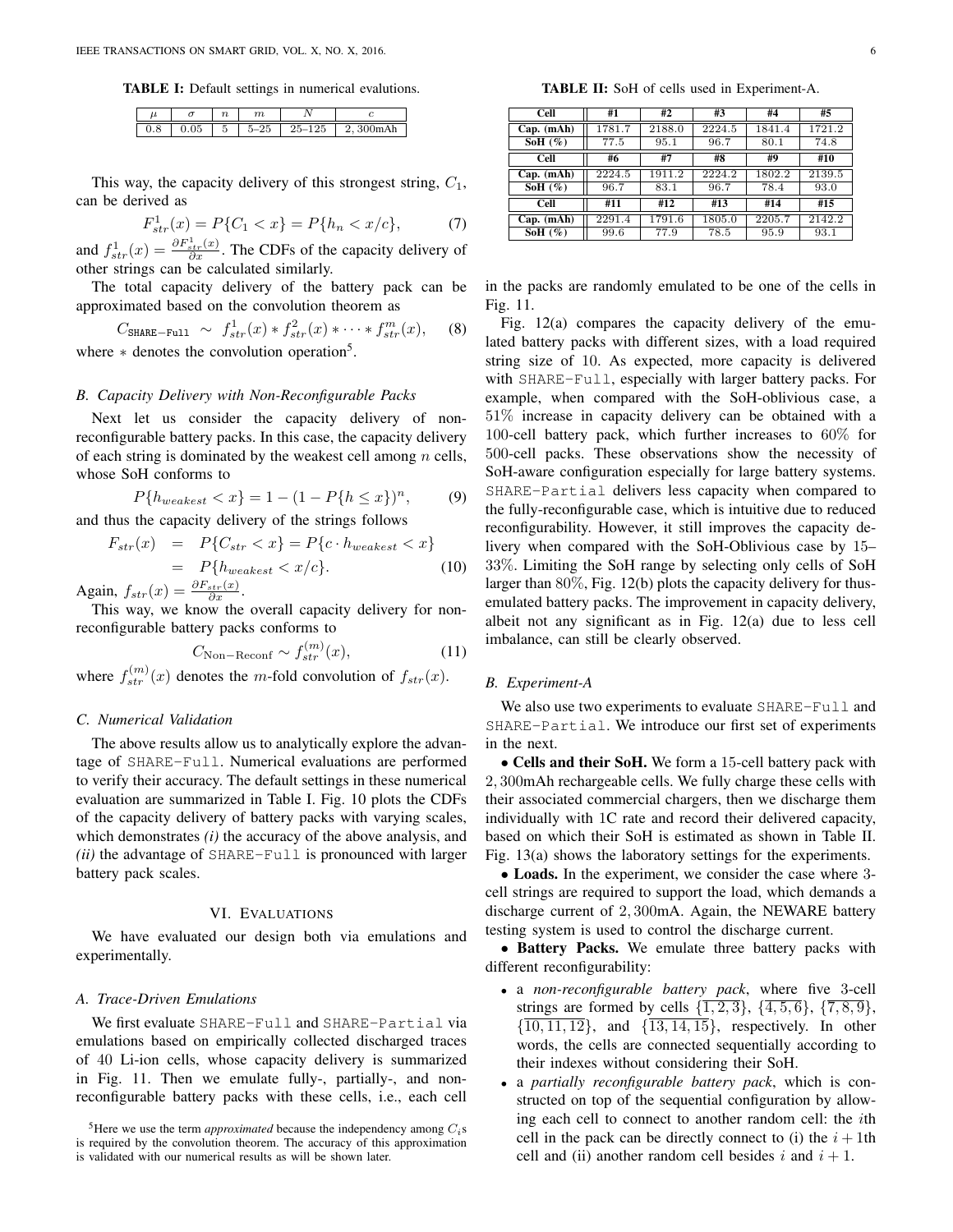

(a) Lab settings for Experiment-A

Fig. 13: Experiment evaluation of SHARE-Full and SHARE-Partial.

(c) Results

• a fully reconfigurable battery pack, where any subset of cells can be connected in series.

Applying SHARE-Full and SHARE-Partial to the fully and partially reconfigurable battery packs, respectively, the identified SoH-aware configurations are:

Fully :  $\overline{\{11, 6, 8\}}$   $\overline{\{3, 14, 2\}}$   $\overline{\{15, 10, 7\}}$   $\overline{\{4, 13, 9\}}$   $\overline{\{12, 1, 5\}}$ , Partially :  $\overline{\{7,8,15\}}$ || $\overline{\{9,10,11\}}$ || $\overline{\{2,13,14\}}$ || $\overline{\{3,4,5\}}$ || $\overline{\{1,6,12\}}$ . Then we connect the cells according to the obtained configurations to power the loads, and the discharging process terminates when the pack' output voltage reduces to 1.5 V.

• Methodologies: Our experiments consist of two parts as illustrated in Fig. 13(b). First, the fully charged battery packs are directly connected to the load, which assists to reveal the fundamental impact of the SoH-aware configuration on the battery packs' deliverable capacity. Second, an LM 1117 voltage regulator and a protection diode is inserted between each of the 3-cell string and the load, as in most practical applications with parallel connected strings. This experiment setting reveals the practical effect of the SoHaware configuration in enhancing the capacity delivery.

The experiment results are summarized in Fig. 13(c). Taking the SoH-oblivious configuration as the baseline, when directly connecting the battery packs with the load,  $10.1\%$  and  $6.5\%$ more capacity can be delivered with the fully and partially reconfigurable battery packs. These improvement ratios are 10% and 5.5%, respectively, when voltage regulators and diodes are used in the experiments. Further comparing the two experiment settings (i.e., w/ and w/o regulators), we can see that the capacity delivery is largely reduced when the regulators and the protection diodes are adopted. This is because these complimentary components introduces nonnegligible energy loss, thus reducing the capacity that can be drawn to power the loads.



Fig. 14: Lab settings for Experiment-B.

TABLE III: SoH of cells used in Experiment-B.

|                 |   | $\mathbf{u}$<br>υ | ٠               | $\cdots$<br>n J |  |
|-----------------|---|-------------------|-----------------|-----------------|--|
| $\epsilon$<br>υ | u |                   | $\epsilon$<br>∽ |                 |  |

TABLE IV: Capacity Delivery in Experiment-B (mAh).

|                      | 1st Run | 2nd Run | 3rd Run | 4th Run |
|----------------------|---------|---------|---------|---------|
| SHARE-Full           | 3.204   | 3.128   | 3.189   | 3.228   |
| <b>SoH-Oblivious</b> | 2.898   | 2.786   | 2.803   | 2.923   |

## *C. Experiment-B*

In the second experiments, we emulate fully- and nonreconfigurable battery packs with 6 Li-ion cells, whose SoH is listed in Table III. These cells are fully charged with  $\langle 0.5C, 4.2V, 0.05C \rangle_{\text{cccv}}$ , connected in 3S2P, and then discharged by a 12V motor. The experiment is logged at 100Hz and stops when any cell's voltage reduces to the cut-off level of 3.0V. Fig. 14 shows the experiment settings. The cells are connected sequentially in the non-reconfigurable battery pack, and their connectivity determined after applying SHARE-Full to the fully reconfigurable pack is  $\{1, 3, 4\}$ || $\{2, 5, 6\}$ . The experiments are run 4 times for each battery packs and thus-